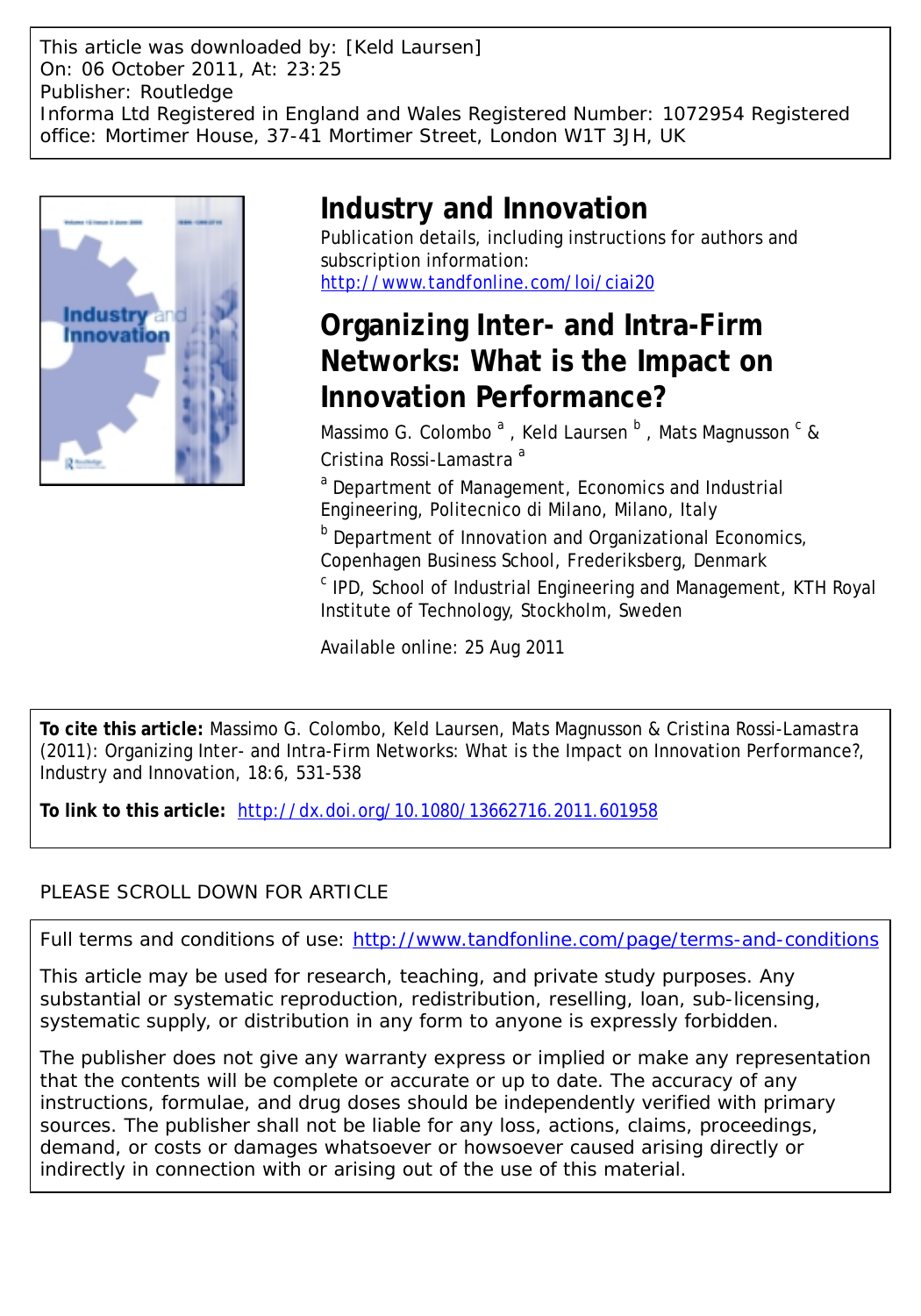#### Introduction

# Organizing Inter- and Intra-Firm Networks: What is the Impact on Innovation Performance?

#### MASSIMO G. COLOMBO\*, KELD LAURSEN\*\*, MATS MAGNUSSON† & CRISTINA ROSSI-LAMASTRA\*

\*Department of Management, Economics and Industrial Engineering, Politecnico di Milano, Milano, Italy, \*\*Department of Innovation and Organizational Economics, Copenhagen Business School, Frederiksberg, Denmark, † IPD, School of Industrial Engineering and Management, KTH Royal Institute of Technology, Stockholm, Sweden

#### **Background**

That firms can improve their innovative performance by taking advantage of knowledge residing in networks of external stakeholders has become a prominent idea in innovation studies, reflected in, for example, recent special issues of *Industry and Innovation* on "Innovation Networks" (2011), "Offshoring of Intangibles and the Organization of Global Innovation" (2010), "Managing Situated Creativity in Cultural Industries" (2008) and "Online Communities and Open Innovation" (2008).

The increased connectedness provided by new information and communication technologies greatly facilitates the search and in-sourcing of external knowledge, thus producing new and improved inputs for idea generation and innovation. Another potential benefit of networks is the access to diverse and distant external resources that a broader set of connections open up, something that may generate new innovative opportunities (Laursen and Salter, 2006; Holmén et al., 2007). It is thus hardly surprising that the idea of open innovation (Chesbrough, 2004) has received much attention by both academics and practitioners, resulting in firms experimenting with new ways of interacting and collaborating with other organizations, communities and individuals. However—as it has been pointed out quite often—open innovation only represents one out of the many literature streams that for a long time have underlined the importance of networks for innovation. Earlier research on external sources of innovation (Rothwell et al., 1974; von Hippel, 1976; Rosenberg, 1982), clusters (Porter, 2000), industrial marketing and business networks (Håkansson and Ford,

1366-2716 Print/1469-8390 Online/11/060531 –8 q 2011 Taylor & Francis DOI: 10.1080/13662716.2011.601958

Correspondence Address: Massimo G. Colombo, Department of Management, Economics and Industrial Engineering, Politecnico di Milano, Via Lambruschini 4C, 20156 Milano, Italy. Email: massimo.colombo@polimi.it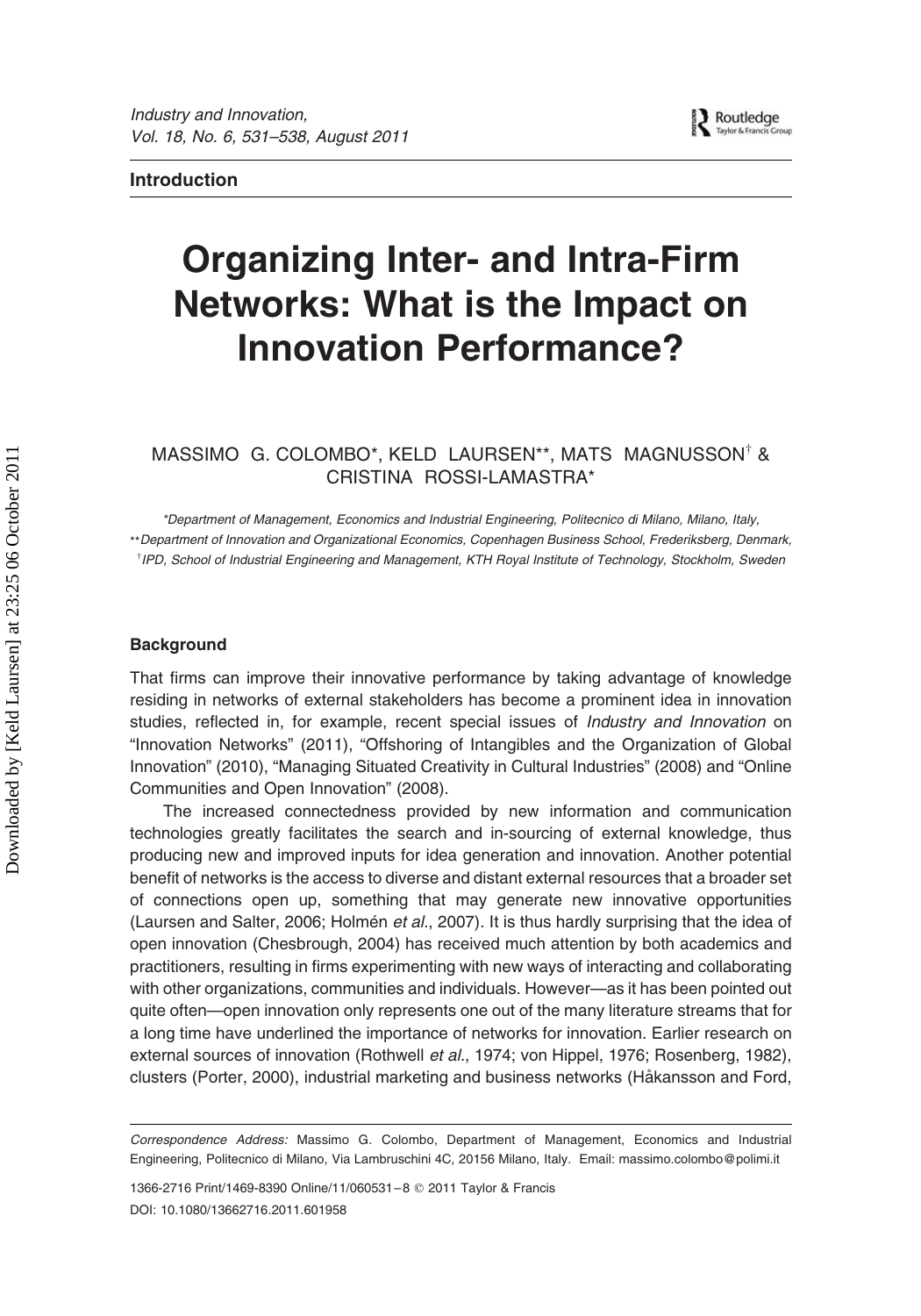2002), strategic alliances and inter-firm collaborations (Doz, 1996), communities of practice (Brown and Duguid, 1991) and social capital (Ahuja, 2000; Obstfeld, 2005) are prominent examples of these research streams.

Looking more closely at this vast amount of literature, which explores the relationship between networks and innovation, a few central observations are in order. First, it emerges that networks are conducive to innovation at different levels, ranging from individuals within single firms, interactions among firms and relationships among geographical areas. However, existing contributions often consider only one of these levels, setting the often-unavoidable interaction among the diverse levels aside. Furthermore, it is shown that networks of different types and characteristics do not only provide new opportunities for collaboration and innovation, but also pose considerable challenges to practitioners and scholars in economics, management and organization science. The potential advantages that can be derived from bringing together different competences and sets of knowledge and information are clear, but realizing the benefits requires new capabilities. Moreover, a sound understanding of the relationship between networks and innovation even requires, in some cases, a revision of established management theories and methodologies. We will now sketch out a number of identified issues in need of investigation.

#### Networks—From a Metaphor to a Tool

As pointed out in the many different streams of innovation literature, networks are considered to hold a potential for enhancing innovation performance. However, much research on network innovation has been of a mere descriptive nature, often downplaying the possibility of providing suggestions to managers who would like to master their firms' network. In other words, existing theory does not provide much detailed guidance for the purposeful design and management of networks for innovation. In particular, there is a lack of knowledge concerning the specific effects of network structures on innovation performance. Whereas theories on strategic alliances and partnerships have dealt in great length with the characteristics of network nodes, much less is known about what dimensions of network structure are conducive to innovation. This is very clear, for instance, in the literature on social capital and innovation, where the two dominant streams (Coleman, 1990; Burt, 2004) argue diametrically opposed conjectures regarding the effects of so-called structural holes on innovation. This limited conclusiveness highlights the present shortcomings of our understanding of network characteristics, as well as the difficulties encountered when trying to measure innovation performance. Even if progress has been made on this front (see e.g. Owen-Smith and Powell, 2004), arguably, the present state-of-the-art does not allow us to draw definite conclusions about the interrelationships between network characteristics and innovation performance. New tools, such as social network analysis, provide us with improved possibilities to measure networks in a valid and reliable manner, but we still need to understand the effects of different structures on innovation performance. Only then can we shift our view of networks from a mere metaphor describing things that do not take place in a hierarchically organized manner to a tool that at least to some extent can be designed and used purposefully.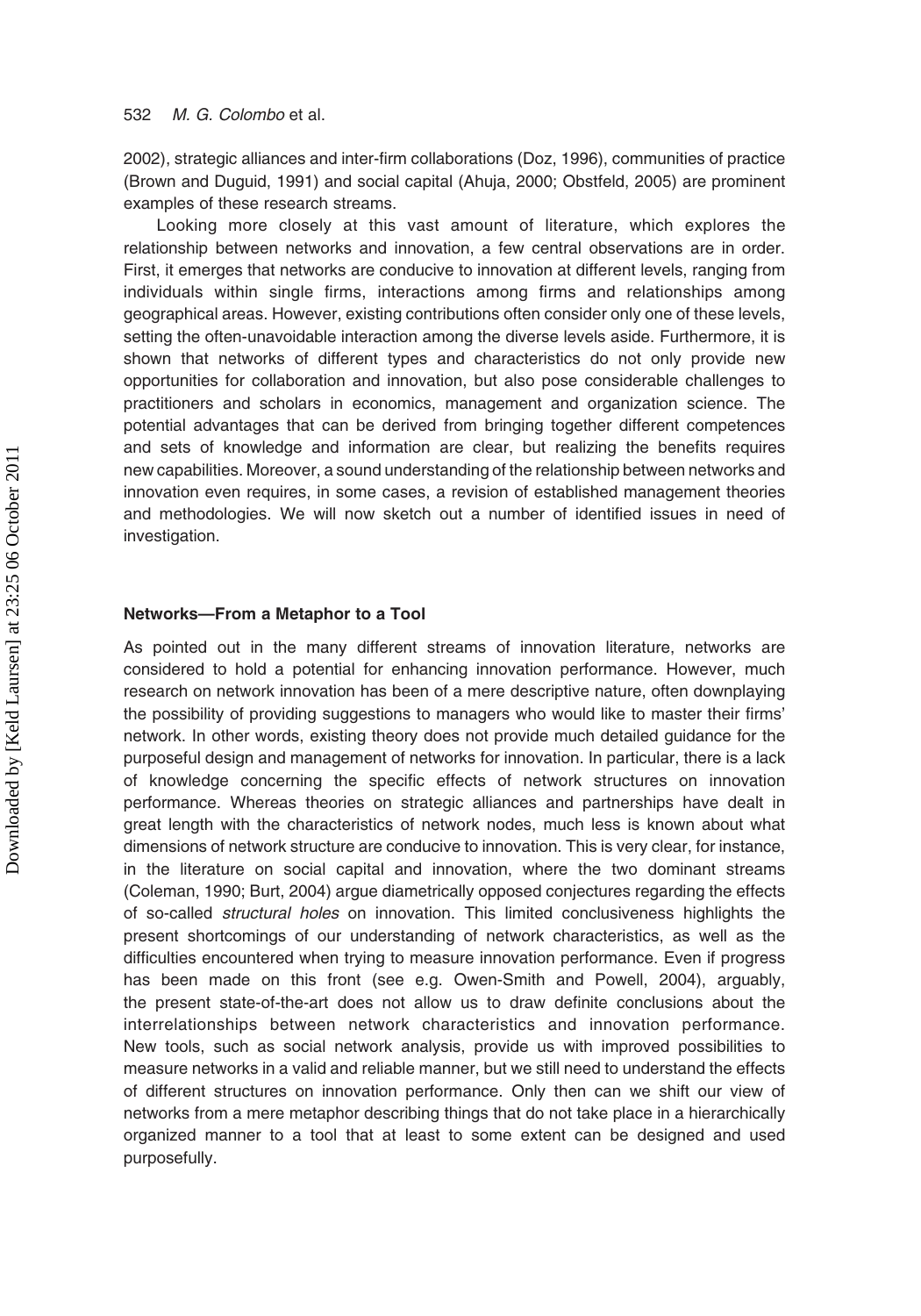#### New Challenges for Management

As knowledge markets become more developed and the transaction costs involved to acquire knowledge and information consequently drop, it becomes increasingly rational to rely more on other parties in a network for the knowledge and resources needed to realize innovations. Indeed, as relationships are increasingly seen as strategic capabilities (Lorenzoni and Lipparini, 1999), it stands to reason that firms need to attend more carefully to their inter-linkages to other organizations, for example, through the development of network competence (Ritter and Gemünden, 2003).

However, there also appears to be a more radically different development of co-creation in networks, inspired by the sharing behaviors previously seen in, for example, Open Source Software development (von Hippel, 2001). What can be seen is that a non-negligible part of the information sharing in more open innovation settings is driven by motivational factors other than profit search (Bonaccorsi and Rossi, 2006), generating a need for new management techniques (Dahlander and Magnusson, 2005). One example of this is the issue of how to develop the absorptive capacity needed to fruitfully access, assimilate and utilize knowledge from the outside (Cohen and Levinthal, 1990; Dahlander and Magnusson, 2008). A more radical interpretation of the need to reconsider traditional management techniques in an increasingly networked setting applies to the internal organization of knowledge-intensive firms. Apart from general trends that innovation activities become more geographically distributed and draw upon a more composed knowledge base, we also see a gradual shift of power from management to employees as the relative importance of knowledge, as compared to other resources, increases (Tsoukas, 1996). As large parts of knowledge are not directly owned by firms but reside within the heads of their employees, and knowledge creation such as innovation can hardly be managed with a traditional managerial mechanism, a central task of management becomes to handle the interrelationships to and between knowledge workers so they can combine their individual knowledge and skills in a way that furthers innovation.

#### Applying Network Thinking to Firm Organization

As mentioned above, a closely related trend is that network structures increasingly come to complement, or even substitute, already existing hierarchical structures. Many firms are progressively giving up traditional hierarchical structures and mechanisms in favor of new internal organizational forms in which networks to an extent have replaced hierarchies, social relations pushing aside formalized coordination (Foss et al., 2011), and firms are arrayed around processes or capabilities rather than functions, products or regions (Siggelkow and Rivkin, 2005). An effect of this is that external networking activities have become more and more coupled with the adoption of internal network structures formed, for instance, by employees participating in a given R&D project, teams working on different but connected projects, divisions jointly involved in the development of new products and services, or subsidiaries of multinational companies operating in different countries and dispersed geographical areas. Given the increased importance of informal relationships, the inter-linkages are often complex as they consist of a mix of formal and informal connections, with resulting difficulties in understanding what goes on at the micro level, and the managerial challenges involved in this new way of working. Specifically, whilst an increasing number of contributions is now exploring how firms should manage their portfolio of external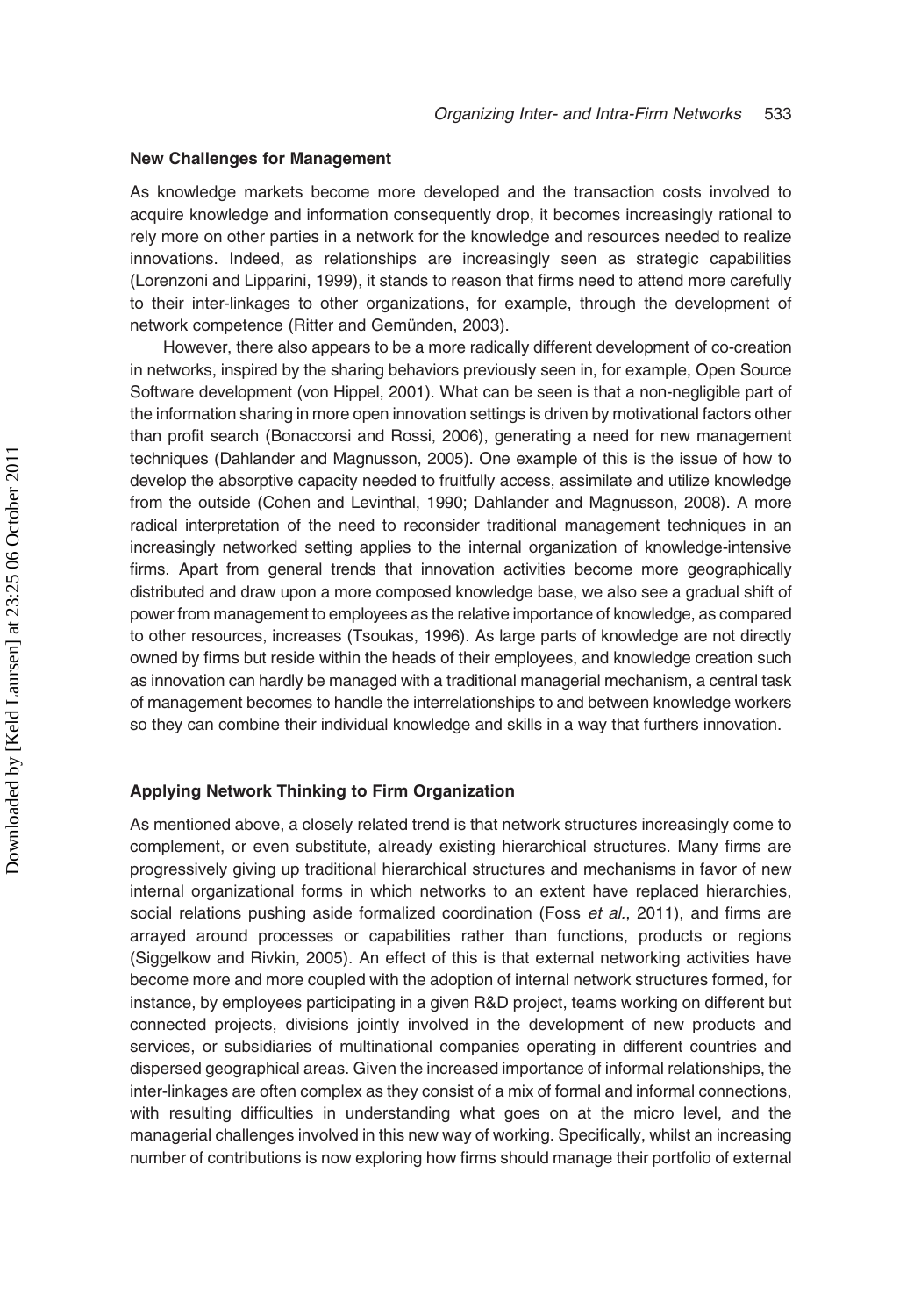relationships with a variety of diverse innovation partners (e.g. Laursen and Salter, 2006), the interplay and co-evolution of internal and external networks and their impact on innovation performance are still poorly explored.

Summarizing the exposition above, we can conclude that despite the wealth of knowledge already existing about innovation and networks in a broader sense, there is still limited knowledge concerning how firms can fruitfully organize to use the innovation potential inherent in their inter- and intra-organizational networks. This special issue aims at addressing such organizing aspects of networked innovation, at different levels of analysis and with different perspectives and methodological approaches.

#### Presentation of the Papers Included in the Special Issue

The special issue includes five high-quality papers, which went through a rigorous peer review process. All of them tackle the aforementioned open issues in the study of the relationship between networks and innovation, thus contributing to fill gaps in the extant literature.

The first paper by Carsten Bergenholtz and Christian Waldstrøm is a comprehensive literature review on inter-organizational networks. We think that this contribution is highly valuable for researchers interested in the field. Indeed, while the literature on intraorganizational networks is still in its infancy as these kinds of networks have come under the spotlight only recently, the research stream on inter-organizational networks is vast and fragmented. In such a framework, Bergenholtz and Waldstrøm offer a well-structured systematization of the received knowledge. Their review is undoubtedly a useful starting point for those who are approaching the subject for the first time. Moreover, due to its original standpoint, we envisage that this literature review can also be of great help for scholars who have been studying network-related issues for a long time.

The authors acknowledge the preeminence in the network research field of methodological aspects, which play a role in shaping theory developments. They notice that methodological research on inter-organizational networks is plagued by inconsistencies and incompatibilities, which hinder knowledge advancement and steal coherence to the field. Through the analysis of the papers on inter-organizational networks published in the last 12 years, the authors intend to restore order in the field, thus tracing clear avenues for future research. They find that few previous studies have taken advantage of the full array of methodological techniques, thus restraining theory deduction and induction from available data. At present, the most cited papers and those appearing in top-ranked journals use mainly methodologies based on social network analysis, but a recent tendency exists among influential papers to go beyond a narrow application of this methodology to adopt a more eclectic approach.

In line with the call of this special issue, the next four papers explicitly centre on the relationship between networks and innovation. They have been arranged in the special issue by their units of analysis: from the macro to the micro level.

The contribution of Evila Piva, Luca Grilli and Cristina Rossi-Lamastra has geographical areas as its units of analysis. It speaks in favor of the preeminence of networks for the creation of high-tech entrepreneurial ventures (New Technology-Based Firms, NTBFs), which are considered by the literature a fundamental prerequisite of the innovation performance of territories. The authors rely on rigorous econometric techniques to study the role of human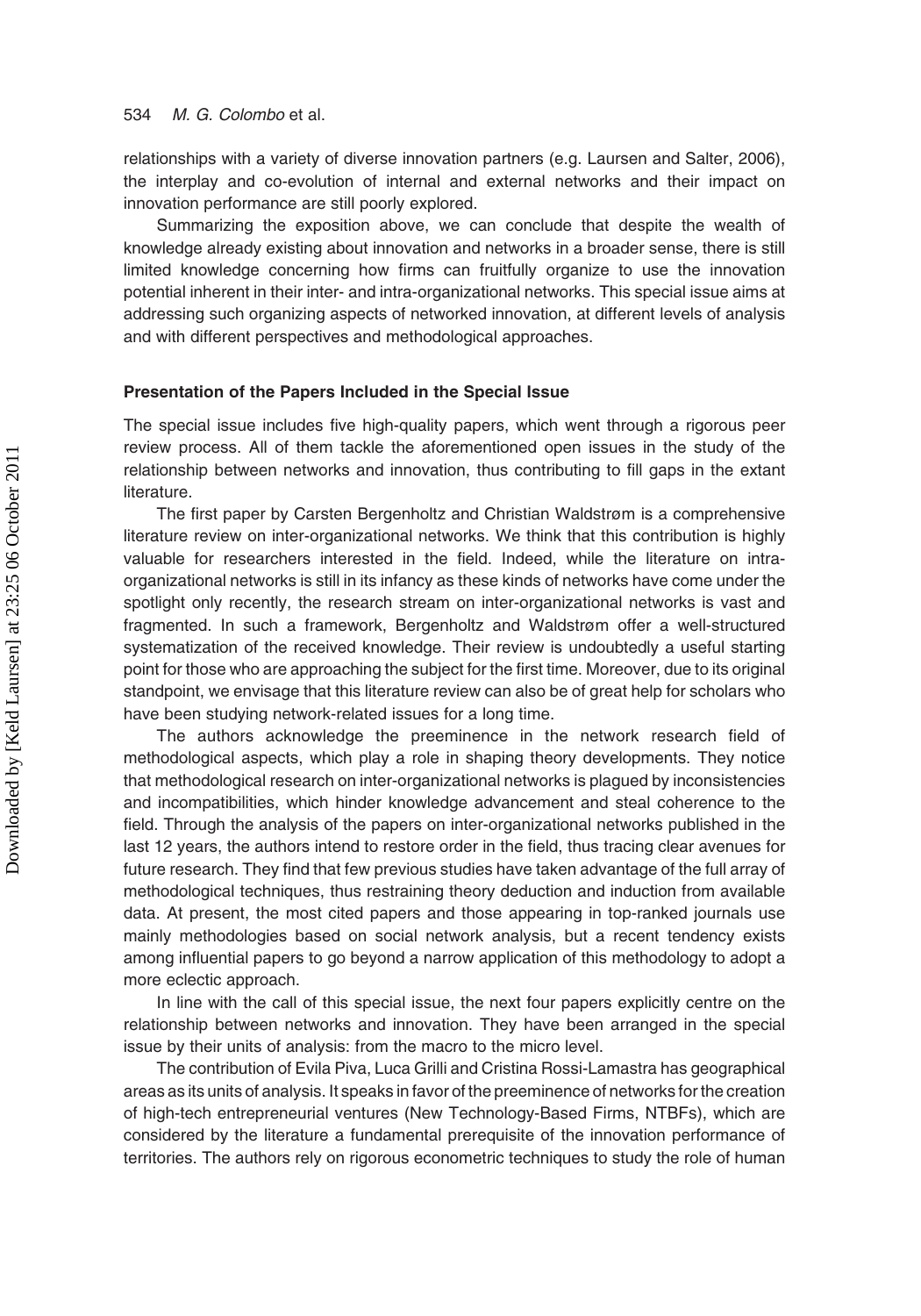capital for the creation of NTBFs at the local level, an issue that has been investigated in the entrepreneurship literature. However, the authors succeed in offering a fresh perspective on it by investigating how human capital *available* in a *geographical area* or *accessible* from it through communication infrastructures breeds the networking activities that lay at the basis of the creation of new high-tech ventures. Along this line of reasoning, the paper provides an original addition to the current literature in that it finds a differential impact of local competences and communication infrastructures on NTBF creation in manufacturing and service industries due to the diverse characteristics of their productive processes. Whereas local competences have a more positive effect on manufacturing, communication infrastructures affect more services. Indeed, the creation of manufacturing NTBFs at the local level requires the formation of localized networks of owner-managers and employees that work and reside in the area. Thus, local competences are crucial for the formation of these firms. Conversely, the production process in the service sectors can be managed even by relying on long-distance networks of skilled individuals that interact through communication infrastructures.

Another interesting result emerges from the analysis of the moderating effects of local economic and technological development on the inquired relationships. Whereas economic development seems to weaken the effect of local competences in manufacturing and reinforce that of communication infrastructures in services, technological development has no moderating effects. In other words, the paper suggests that communication infrastructures are going to become an increasingly crucial local asset. Of course, local competences are important, as skilled individuals are potential Schumpeterian entrepreneurs who seize technological opportunities and network inside their area to launch new ventures. Nonetheless, long-distance communication infrastructures enable new forms of virtual networking, which give perspective entrepreneurs the opportunity to organize (some) technological production processes in novel ways. This holds even truer as relevant knowledge is currently more and more dispersed across countries and geographical areas.

However, by focusing on the macro level, the paper by Piva et al. sets aside interesting phenomena, which unfold at the firm and individual level. The authors black box new ventures to focus on local characteristics that enable their formation. The next contribution by Marcel Bogers and Stephane Lhuillery enters the firm black box and studies the intraorganizational antecedents of firm-level absorptive capacity (AC) towards diverse external sources of knowledge. The paper originally adds to the field of study of networks and innovation in various ways. First, it focuses on internal networks, thus contributing to advancing knowledge on these still poorly explored topics. Second, the paper considers the intra-firm network formed by a firm's functional areas of R&D, manufacturing and marketing. In so doing, it approaches the study of intra-organizational networks from an interesting perspective. Indeed, works focusing on intra-organizational networks have mainly referred to networks of individual employees or teams. Consequently, such works fail to recognize explicitly that functional areas form by definition an intra-organizational network. This network is undoubtedly crucial for knowledge creation, transformation and sharing inside the firm. Therefore, its proper dialogue with the inter-organizational network formed by a firm's external knowledge sources is likely to have a major impact on innovation. Along this line of reasoning, the paper accounts for the interplay between intra- and inter-organizational networks by studying how the diverse functional areas form an internal network which specializes in absorbing knowledge coming from different external sources. Third, a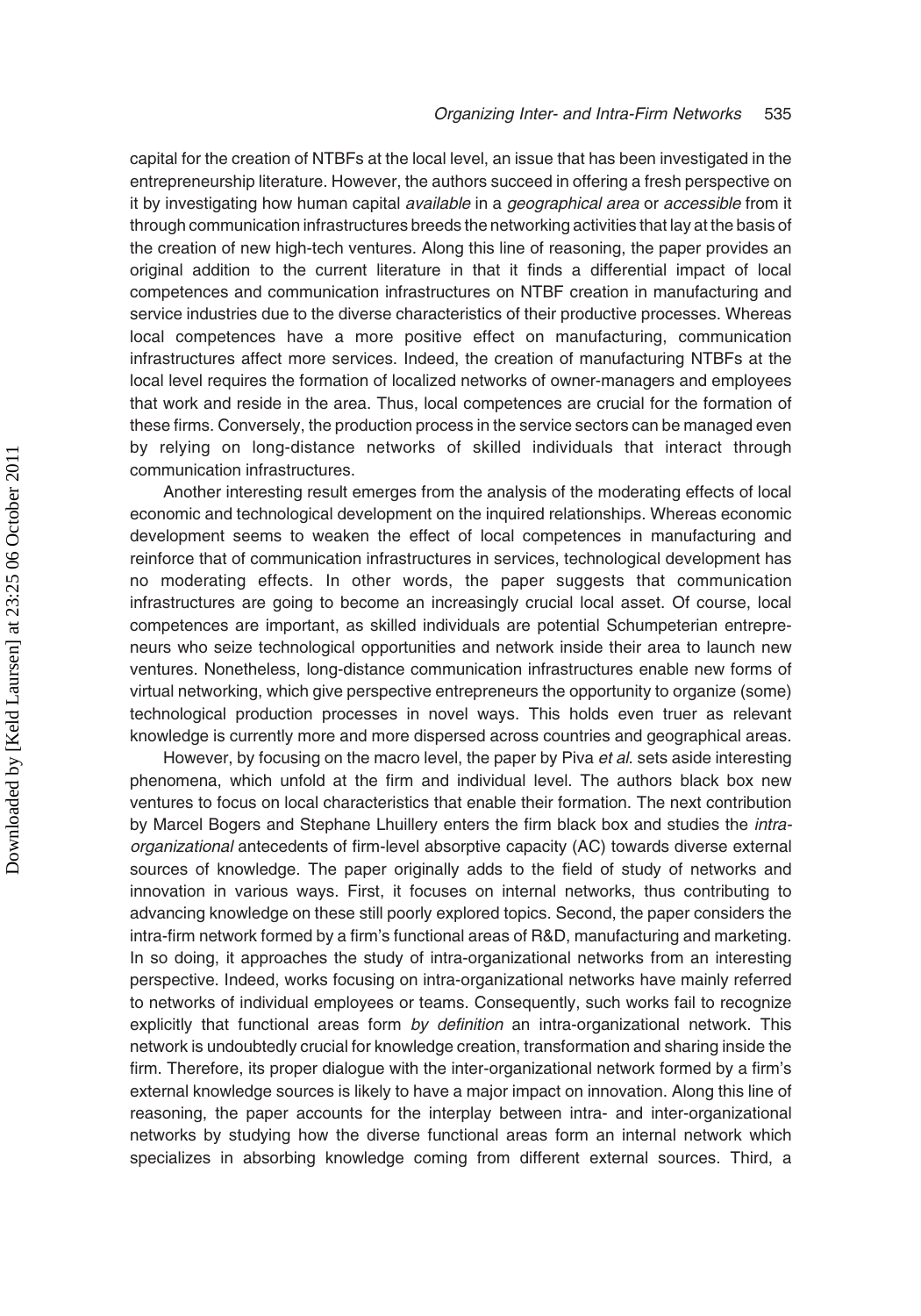#### 536 M. G. Colombo et al.

distinction between knowledge absorption that results in product innovation and knowledge absorption that results in process innovation is provided. It is well established that these two innovation typologies are likely to have different drivers. However, such heterogeneity is under-reported in the network literature. The empirical evidence presented in the paper is based on a survey taken on a representative sample of Swiss firms, which provided data on the importance of R&D, manufacturing and marketing functions for product and process innovation. Econometric results show that the R&D function is considered by firms as particularly important as an absorber of knowledge from public research organizations for product innovation, manufacturing is important as an absorber of supplier knowledge for product innovation and of competitor knowledge for process innovation, and marketing helps to absorb customer knowledge for product and process innovation as well as competitors' knowledge for product innovation. Whereas mainstream AC literature has mainly related absorptive capacity to firms' internal knowledge base as proxied by R&D expenses, this work overcomes this narrow approach. It suggests that employees working in R&D can easily network with scientists, thus being able to absorb the knowledge they produce. At the same time, employees working in manufacturing and marketing are in a good position to network with customers, suppliers and competitors, thus absorbing the knowledge embedded in these stakeholders.

It is hard to deny that knowledge creation, transformation and sharing in intraorganizational networks is more conducive to innovation when it is supported by organizational mechanisms and practices operating at the individual level and aimed at boosting the interactions and exchanges among firm staff. Individuals are undoubtedly the main characters of innovation processes, the networks that they form are the real engine of such processes. Mechanisms and practices favoring the networking among individuals can be both formal and informal, the latter being of more and more importance according to practitioners and scholars alike.

The paper by Grazia D. Santangelo and Paolo Pini focuses on formal mechanisms: human resource management (HRM) practices adopted by firms at the shopfloor level. The authors argue that the adoption of new HRM practices at the shopfloor level is positively related to the introduction of exploitative innovation through firm productive capabilities, as employees' ability and learning incrementally improve a firm's existing products and processes. In so doing, the authors answer the calls for more research analyzing networking activities among line workers and for a less monolithic treatment of innovation when studying the relationship between innovation and networks. The paper offers interesting insights to practitioners alike in that it tackles the open question on whether and to what extent the findings obtained when the relationship between HRM practices and innovation is explored at the managerial level continue to hold when focusing on lower levels of the firm hierarchy. Using a sample of 166 Italian firms, the authors show a positive relation between the adoption of HRM practices and firms' innovative performance when measured as incremental innovation, but as expected, the effect is an indirect one, as it is mediated by firms' productive capabilities. Certainly, employees become better able to incrementally improve their firm's existing products and processes when they are networked through (formal) HRM practices.

Finally, the paper by Jennie Björk, Fausto Di Vincenzo, Mats Magnusson and Daniele Mascia acknowledges that networking among individuals can also rely on informal mechanisms, which turn out to be crucial in the ideation phase of innovation processes.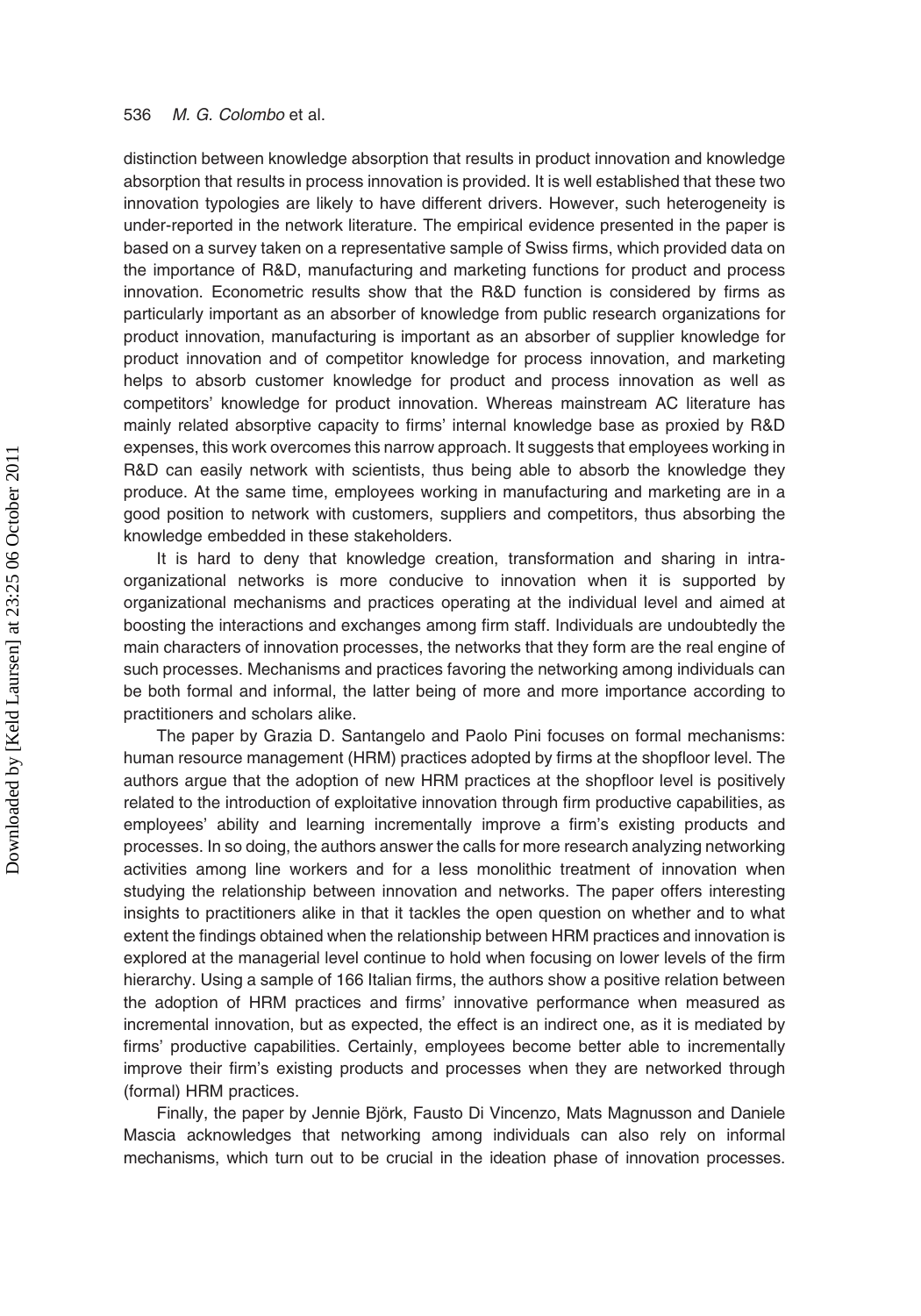Not only are innovation processes heterogeneous in their outputs (i.e. product, process and organizational innovations), but consist of different interrelated phases. Ideation is the most creative part of the whole innovation process. Use of formal HRM practices in this area is not always a winning strategy. In this framework, the paper addresses the impact of informal networking among individuals at their workplace on the quality of the ideas they generate. As to ideation at their workplace, individuals possess a social capital, which consists of two dimensions: the degree (i.e. size) of individuals' networks of ideation relations and the structural holes (i.e. gaps between nodes) of those relations. In exploring structural holes, the paper heeds the call for more nuanced treatment of networks made possible by recent methodological advances in social network analysis. Not all the networks (formal or informal) have a structure that is conducive to innovation. Structural holes represent the dark side of networks: they separate diverse sub-networks, thus promoting isolation. Previous research has presented different and even conflicting, empirical results concerning the effect of structural holes on innovation activities, and has not dealt specifically with the ideation phase of the innovation process. By drawing upon an idea database from a Swedish company that has worked systematically with idea management for an extensive period, the paper investigates the interrelationship between social capital and ideation. The empirical analysis reveals that the larger the size of an individual's ego network, the higher is this individual's innovative performance in terms of high-quality ideas, whereas the larger the number of structural holes in an ego network, the lower the quality of ideas generated by the individual in question. These findings support the conclusion that social capital, in terms of individuals' relationships with fellow employees within firms, has a positive influence on idea-generating behavior. Moreover, the results reveal that the presence of structural holes is negative for ideation performance, thus providing important new input to the recent debate on the interrelationship between structural holes and innovation in general.

#### References

- Ahuja, G. (2000) Collaboration networks, structural holes, and innovation: a longitudinal study, Administrative Science Quarterly, 45(3), pp. 425–455.
- Bonaccorsi, A. and Rossi, C. (2006) Comparing motivations of individual programmers and firms to take part in the Open Source movement. From community to business, Knowledge Technology and Policy, 18(4), pp. 40-64.
- Brown, J. S. and Duguid, P. (1991) Organizational learning and communities of practice, Organization Science, 2(1), pp. 40–57.

Burt, R. S. (2004) Structural holes and good ideas, American Journal of Sociology, 110(2), pp. 349-399.

Chesbrough, H. (2004) Managing open innovation, Research Technology Management, 47(1), pp. 23–26.

Cohen, W. M. and Levinthal, D. A. (1990) Absorptive capacity: a new perspective on learning and innovation, Administrative Science Quarterly, 35(1), pp. 128–152.

- Dahlander, L. and Magnusson, M. G. (2005) Relationships between Open Source Software companies and communities: observations from Nordic firms, Research Policy, 34(4), pp. 481–493.
- Dahlander, L. and Magnusson, M. G. (2008) How do firms make use of Open Source communities?, Long Range Planning, 41, pp. 629–649.
- Doz, Y. L. (1996) The evolution of cooperation in strategic alliances: initial conditions or learning processes? Strategic Management Journal, 17, pp. 55–83.
- Foss, N. J., Laursen, K. and Pedersen, T. (2011) Linking customer interaction and innovation: the mediating role of new organizational practices, Organization Science, 22(4), pp. 980–999. DOI: 10.1287/orsc.1100.0584.
- Håkansson, H. and Ford, D. (2002) How should companies interact in business networks?, Journal of Business Research, 55(2) pp. 133–139.

Coleman, J. S. (1990) Foundations of Social Theory (Cambridge, MA: Belknap Press of Harvard University Press).